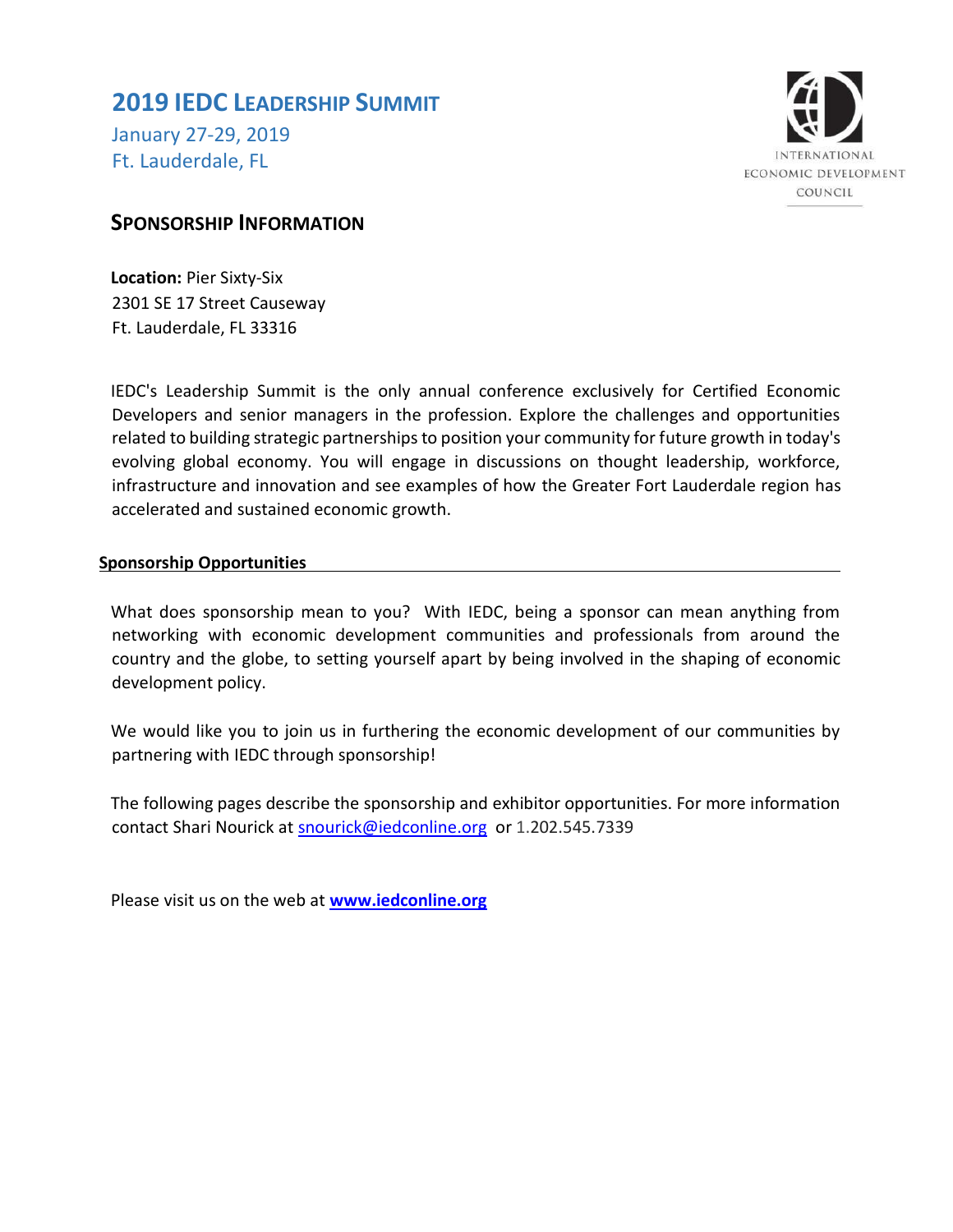# **CHAIRMAN'S CLUB SPONSOR PACKAGE \$25,000**

The Chairman's Club level is a yearlong sponsorship with benefits guaranteed for each conference during the year of sponsorship, beginning with the Leadership Summit.

- Highest Recognition at all IEDC Technical Conferences and the Annual Conferences during year of sponsorship.
- Invitation to VIP receptions and recognition at all premier conference sessions and luncheons.
- Participation as a moderator/keynote introducer at each conference.

### **Conference Passes**

- Eight (8) complimentary registrations during the year of sponsorship.
- Complimentary registration for one (1) extra fee event per conference.

### **Recognition in All Conference Materials**

• Company logo in the Conference brochures (where applicable), guidebook, and apps.

### **Exclusive Promotional Opportunities**

- Complimentary advertisement space in the Economic Development Journal.
- Complimentary exhibit space.
- Link and logo on IEDC web site during the sponsorship year.

- Free copy of the conference attendee list (excluding email addresses) for each conference.
- Company logo and recognition in the Economic Development Journal.
- Complementary listing in IEDC's Consultant Database.
- Complimentary one-year IEDC Membership (includes 5 individuals).

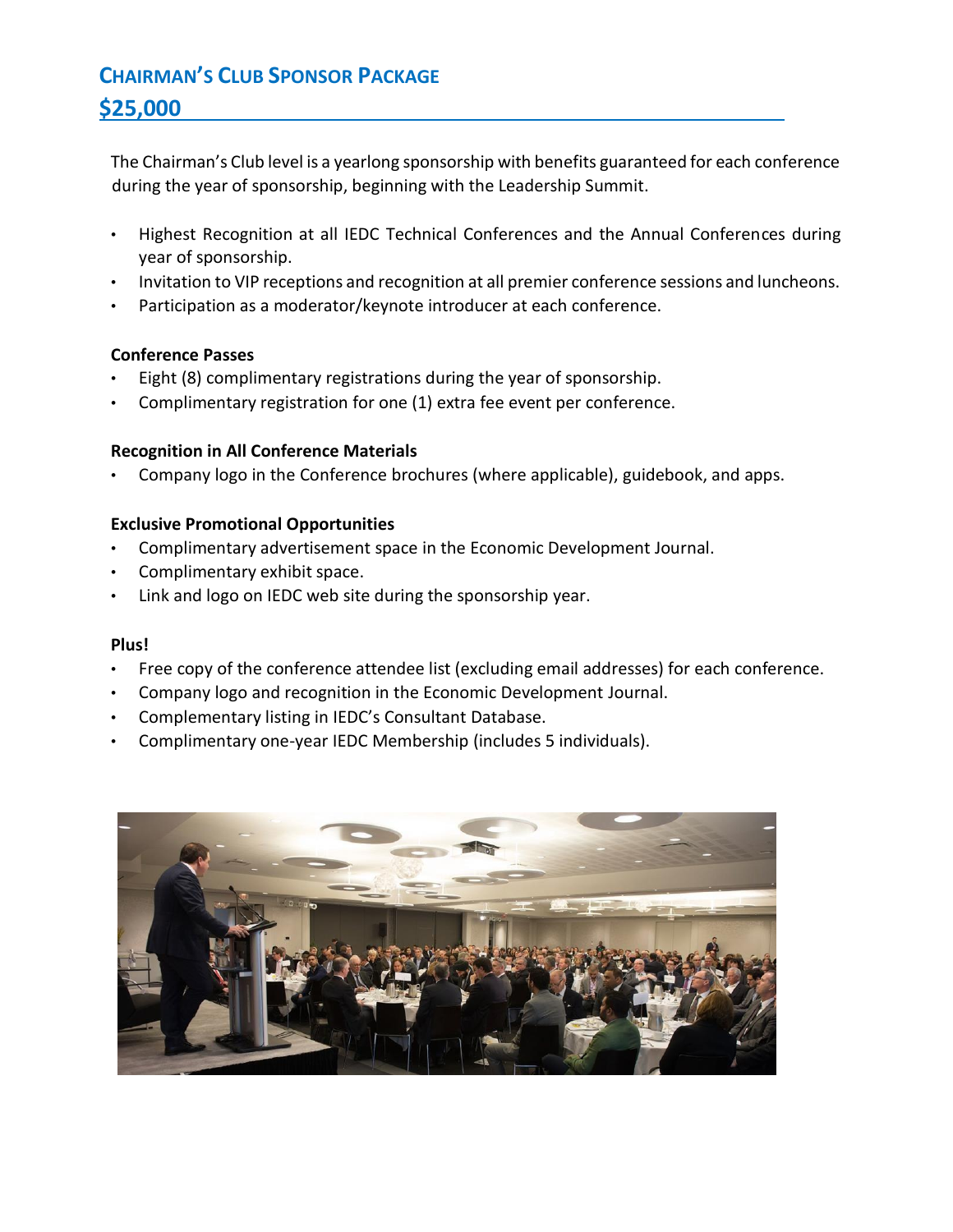# **CO-SPONSOR PACKAGE \$20,000**

The Co-Sponsor Benefit Package offers highest recognition for the event, and premium advertising and exhibit placement at the event, solidifying your company's leadership position in the Economic Development community.

- Invitation to participate in Annual Conference planning meetings with the host committee.
- Invitation to VIP receptions and recognition at all premier conference sessions and luncheons.
- Participation as a moderator/keynote introducer.

### **Conference Passes**

- Seven (7) complimentary registrations.
- Complimentary registration for one (1) extra fee event/per day.

### **Recognition in All Conference Materials**

- Exclusive display of company logo and description before and after conference general sessions.
- Company logo in the conference app. and guidebook.
- Link and logo on the IEDC conference website.

### **Exclusive Promotional Opportunities**

Complimentary exhibit space.

- Free copy of the complete conference attendee list (excluding email addresses).
- Company logo and recognition in the Economic Development Journal.
- Complimentary one-year IEDC Membership (includes 5 individuals).

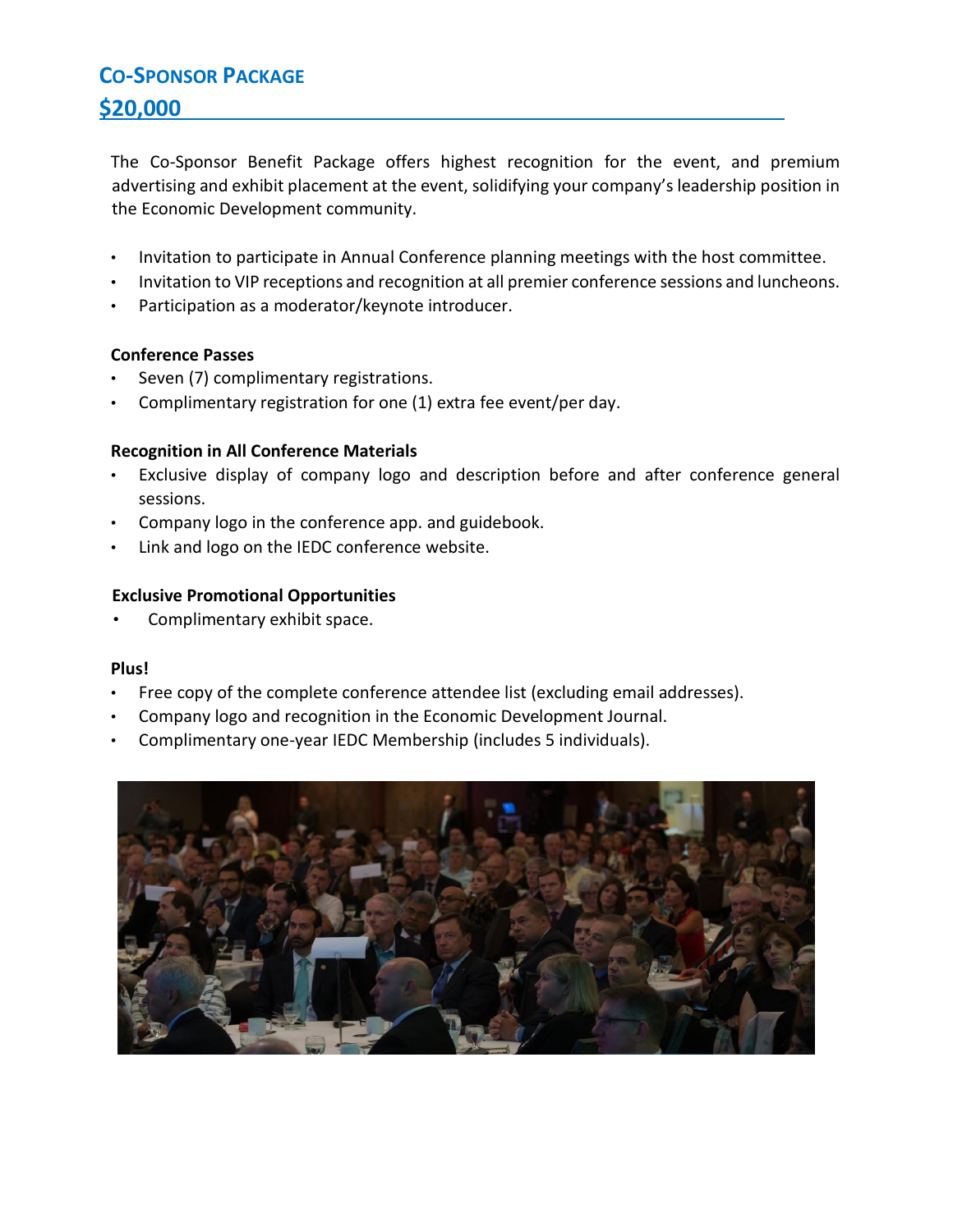# **DIAMOND SPONSOR PACKAGE \$15,000**

The Diamond Sponsor Benefit Package is a powerful way to gain the mind share and market share of the Economic Development community.

- Invitation to VIP receptions.
- Participation as a moderator/keynote introducer.

### **Conference Passes**

- Five (5) complimentary registrations.
- Complimentary registration for one (1) extra fee event/per day.

### **Recognition in All Conference Materials**

- Company logo in the conference app.
- Link and logo on the IEDC conference website.

### **Exclusive Promotional Opportunities**

• Complimentary exhibit space.

- Free copy of the complete conference attendee list (excluding email addresses).
- Company logo and recognition in the Economic Development Journal.
- Complimentary one-year IEDC Membership (includes 5 individuals).

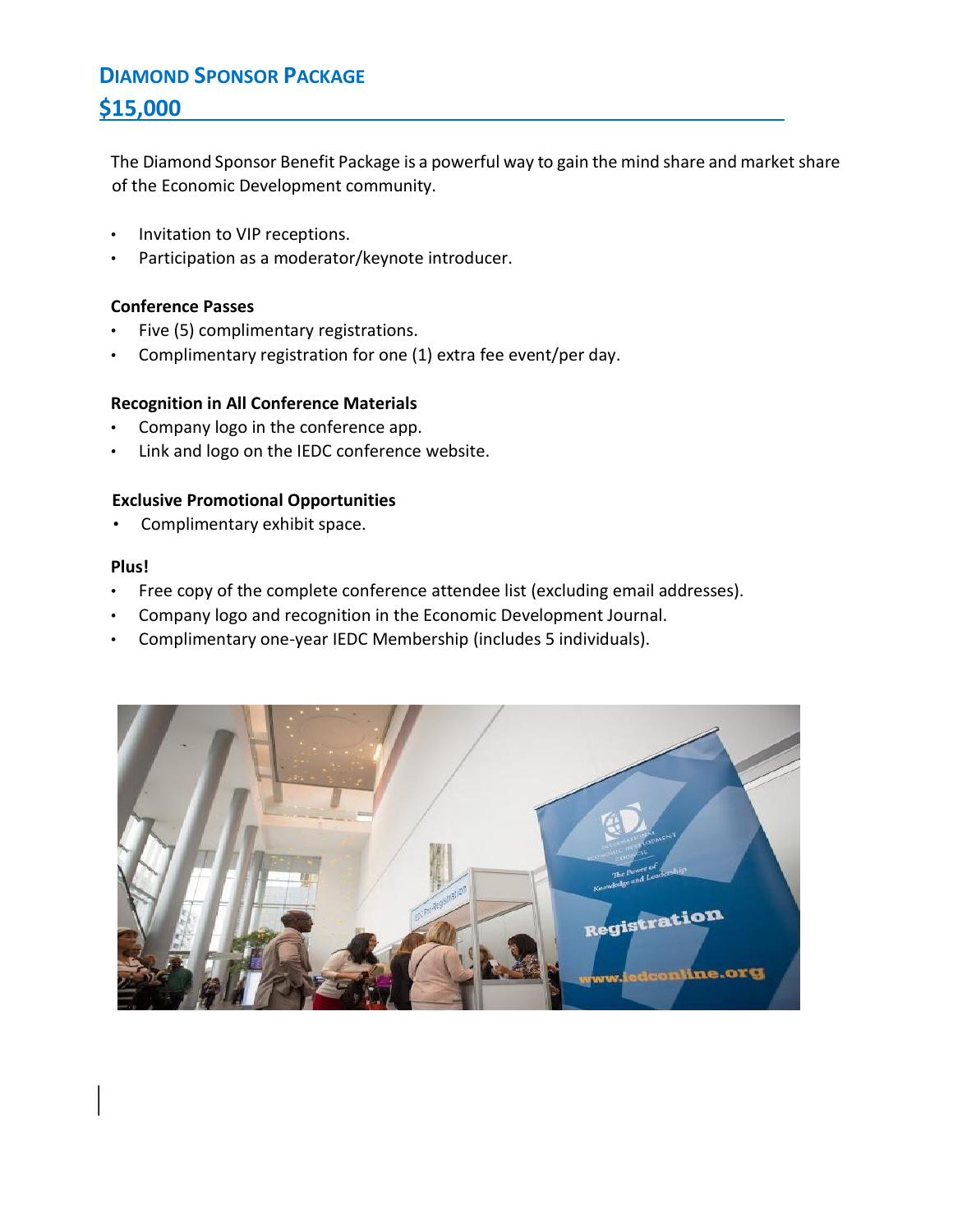# **PLATINUM SPONSOR PACKAGE \$10,000**

The Platinum Sponsor Benefit Package is another sparkling way to increase awareness of your company to this audience of economic development professionals.

Participation as a moderator/keynote introducer.

### **Conference Passes**

• Four (4) complimentary registrations.

### **Recognition in All Conference Materials**

- Listing in the conference app.
- Link and logo on the IEDC conference website.

### **Exclusive Promotional Opportunities**

• Complimentary exhibit space.

### **Plus!**

- Free copy of the complete conference attendee list (excluding email addresses).
- Company logo and recognition in the Economic Development Journal.
- Complimentary one-year IEDC Membership (includes 5 individuals).

## **GOLD SPONSOR PACKAGE**

### **\$5,000**

The Gold level of sponsorship helps your organization stand out to attendees in a number of powerful ways. The perks involved make this package a value package for sponsors interested in getting involved at a mid-level contribution.

• Participation as a moderator.

### **Conference Passes**

• Three (3) complimentary registrations.

### **Recognition in All Conference Materials**

- Listing in the conference app.
- Link on IEDC conference web site.

- Free copy of the complete conference attendee list (excluding email addresses).
- Company logo and recognition in the Economic Development Journal.
- 50% discount off one-year IEDC Membership.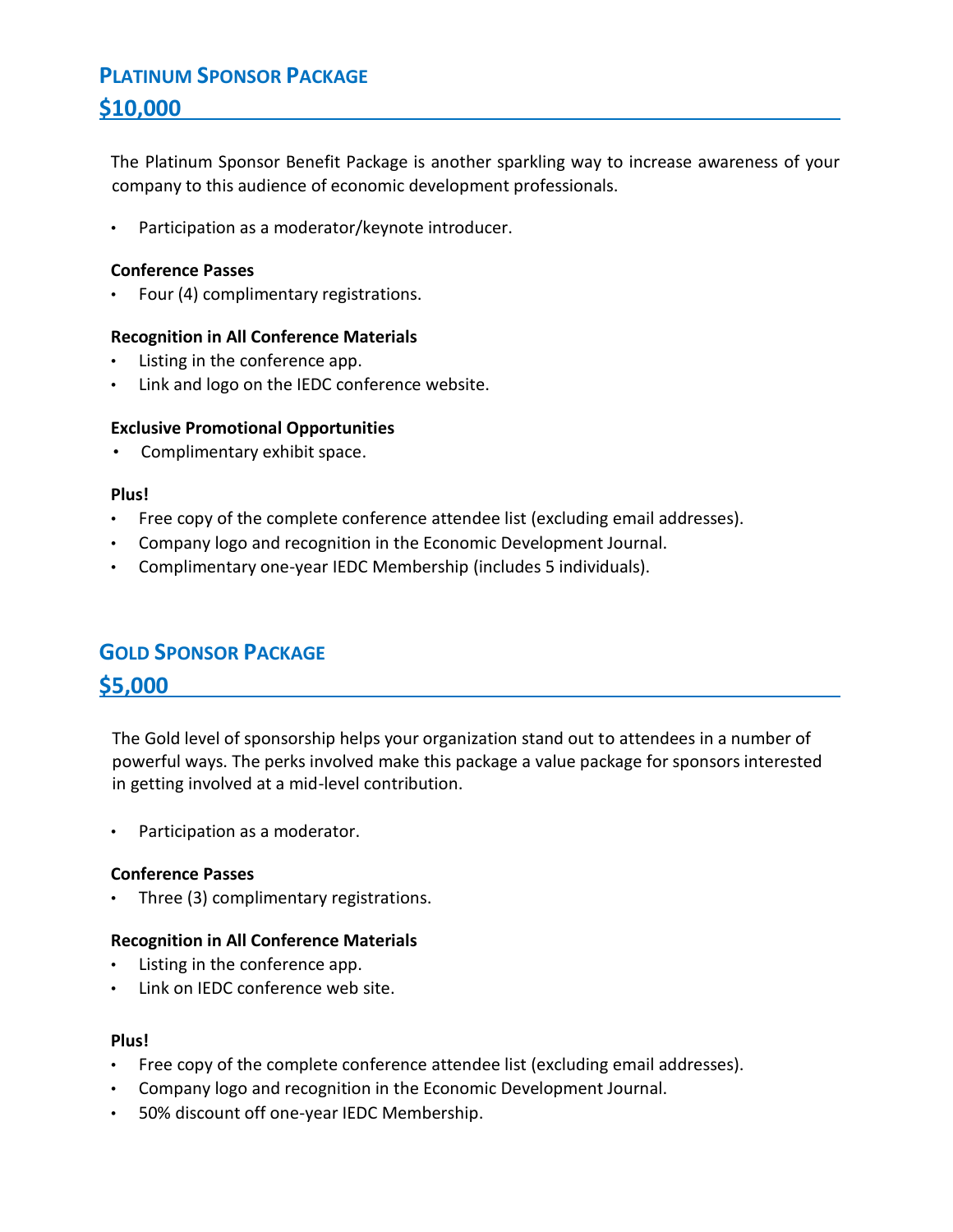# **SILVER SPONSOR PACKAGE \$2,500**

Present your organization to IEDC Annual Conference attendees on a silver platter. At the Silver level of sponsorship, you are guaranteed solid exposure at the conference.

### **Conference Passes**

• Two (2) complimentary registrations.

### **Recognition in All Conference Materials**

- Listing in the conference app.
- Link and logo on the IEDC conference web site.

### **Plus!**

- Free copy of the complete conference attendee list (excluding email addresses).
- Company logo and recognition in the Economic Development Journal.
- 25% discount off one-year IEDC Membership.

## **BRONZE SPONSOR PACKAGE**

**\$1,500**

The contributor package is our smallest sponsorship package. This is a great package for an organization that wants to demonstrate support of the conference.

### **Conference Pass**

• One (1) complimentary registration.

### **Recognition in All Conference Materials**

- Listing in the conference app.
- Link and logo on the IEDC conference web site.

- Free copy of the complete conference attendee list (excluding email addresses).
- Company logo and recognition in the Economic Development Journal.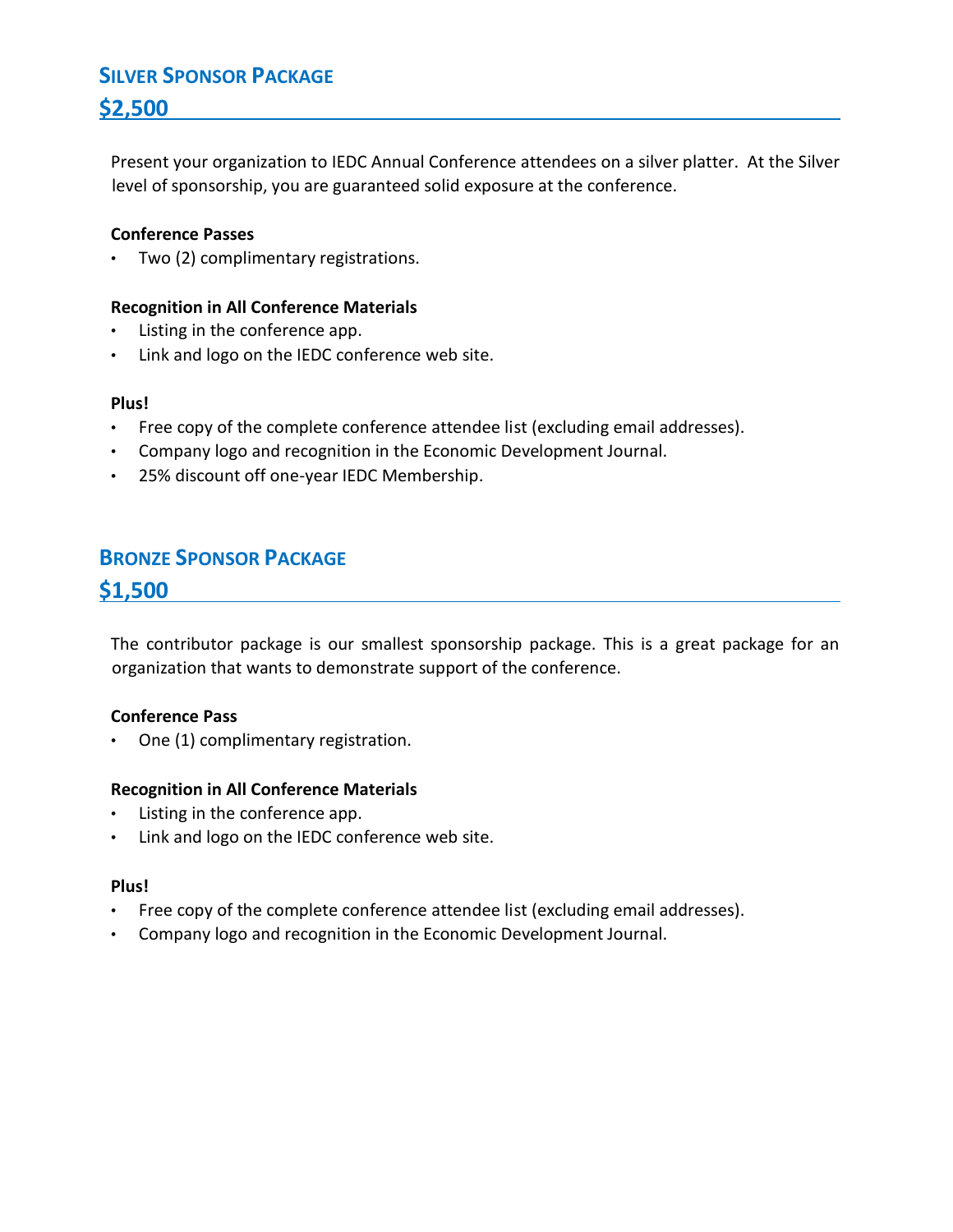## **EXHIBITOR OPPORTUNITIES**

### **\$1,200**

### **Six Foot Table Top Display**

- Two (2) Exhibitor Registrations<sup>1</sup>.
- Company logo inside the conference registration brochure.
- Company logo and description in the onsite application.
- Link and logo on the IEDC Conference website.
- Free copy of the complete conference attendee list (excluding email addresses).
- Company logo and recognition in the Economic Development Journal.
- Access to full conference registrations at the early bird member rate, if desired.

**PLEASE FILL OUT THE FOLLOWING FORMS ↓** 

 $\overline{a}$ 

<sup>1</sup> Extra exhibitor badges are sold for \$100.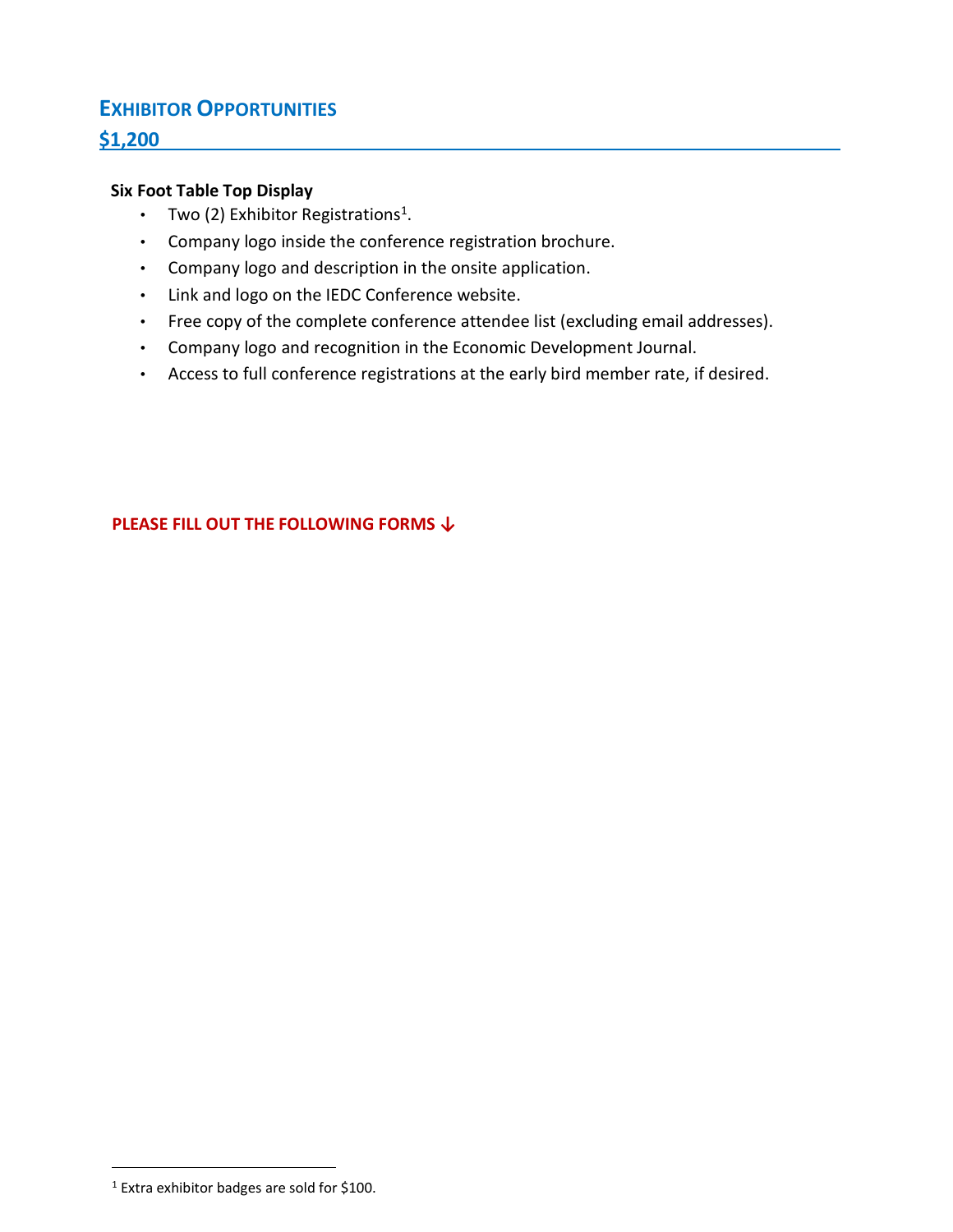

**2019 IEDC LEADERSHIP SUMMIT SPONSORSHIP** 

## **COMMITMENT FORM**

#### *Please complete these forms to indicate your sponsorship commitment for IEDC's Leadership Summit January 27-29, 2019, as well as contact information for participants*

| PRIMARY CONTACT INFORMATION:<br>Contact with authority to commit funds  | <b>SECONDARY CONTACT INFORMATION:</b><br>Contact for benefits delivery, if different. ie:<br>Marketing Manager; Communications Director |  |
|-------------------------------------------------------------------------|-----------------------------------------------------------------------------------------------------------------------------------------|--|
| Name                                                                    |                                                                                                                                         |  |
|                                                                         |                                                                                                                                         |  |
|                                                                         |                                                                                                                                         |  |
|                                                                         |                                                                                                                                         |  |
|                                                                         |                                                                                                                                         |  |
|                                                                         |                                                                                                                                         |  |
| <b>SPONSORSHIP LEVEL:</b>                                               |                                                                                                                                         |  |
|                                                                         | $\Box$ Co-Sponsor \$20,000 $\Box$ Diamond \$15,000 $\Box$ Platinum \$10,000 $\Box$ Gold \$5,000                                         |  |
| $\square$ Silver \$2,500<br>$\square$ Bronze \$1,500                    | $\Box$ Exhibitor \$1,200                                                                                                                |  |
| <b>PAYMENT INFORMATION:</b>                                             |                                                                                                                                         |  |
| $\Box$ Check enclosed                                                   |                                                                                                                                         |  |
| $\Box$ Please charge my credit card                                     |                                                                                                                                         |  |
| $\square$ Visa $\square$ Mastercard $\square$ American Express          |                                                                                                                                         |  |
|                                                                         |                                                                                                                                         |  |
|                                                                         |                                                                                                                                         |  |
|                                                                         |                                                                                                                                         |  |
| $\Box$ Please invoice me for Installment Payment(s) at a future date    |                                                                                                                                         |  |
| $\Box$ One (1) Installment on __________                                |                                                                                                                                         |  |
| □ Two (2) Installments of 50% each on ______________ and ______________ |                                                                                                                                         |  |
|                                                                         | * All payment must be completed by January 21, 2019. The date of the final installment cannot exceed that                               |  |
| date.                                                                   |                                                                                                                                         |  |
| <b>ACCEPTANCE &amp; AGREEMENT:</b>                                      |                                                                                                                                         |  |
| We agree to the payment terms as listed above on this form:             |                                                                                                                                         |  |
| SPONSOR:                                                                |                                                                                                                                         |  |
| Sianstring                                                              | Date'                                                                                                                                   |  |

| Signature:            | Date: |
|-----------------------|-------|
| Name (please print):  |       |
| Title (please print): |       |